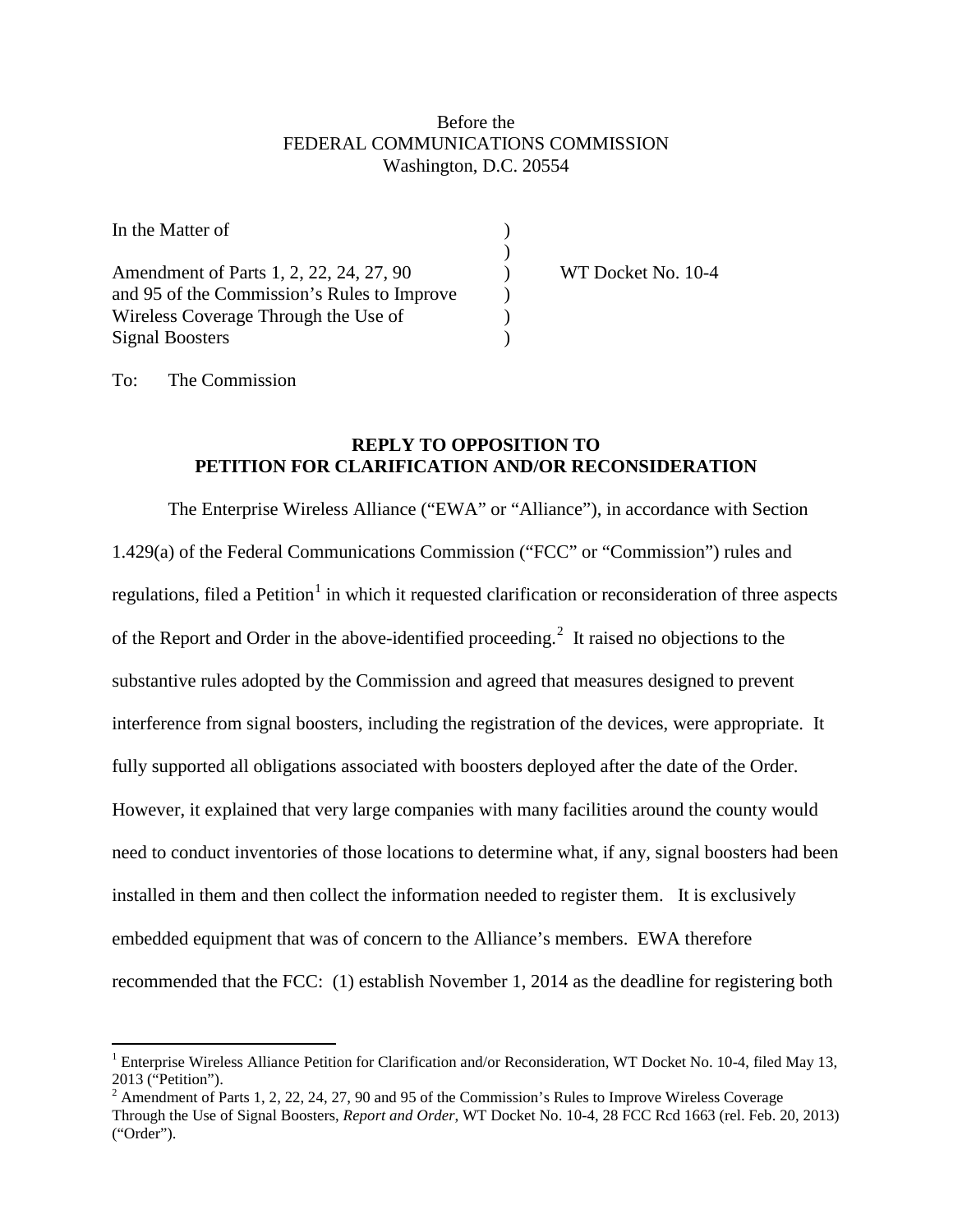consumer and industrial signal boosters; (2) define at the outset the information required for registration; and (3) establish an FCC-managed database listing all signal boosters that comply with the Network Protection Standard adopted in the proceeding. These modest changes all are intended to enhance compliance with the new requirements by providing large businesses a reasonable amount of time to inventory and register what could be thousands of embedded devices based on a defined standard for the information to be registered.

Both the Ad Hoc Telecommunications Users Committee ("Ad Hoc") and the National Association of Manufacturers and MRFAC, Inc. ("NAM/MRFAC") endorsed EWA's Petition. Each of these organizations represents corporate enterprise users that will face the very challenges identified by the Alliance. They agreed that large organizations would need time to gather the information needed to register signal boosters, data that heretofore had not been maintained because there was no requirement to do so. They recognized the difficulty of having to comply with multiple registration deadlines, deadlines that could be established at the discretion of individual commercial carriers upon only 90 days notice and without certainty regarding the information that would be needed.

Two parties opposed the EWA Petition. The Partial Opposition filed by Verizon Wireless ("Verizon") acknowledged the issues that prompted the Petition and attempted to craft alternatives to the relief requested by the Alliance. With regard to the timing of the deadlines, Verizon proposed that enterprise entities unable to register their signal boosters within the 90 day window established by a carrier should request waivers that the FCC could consider on a case-by-case basis. It addressed the need for defining the data needed for registration by suggesting that a registration could not be rejected if it provided the minimum information required in the rules, while leaving carriers free to request additional information that could be provided on a voluntary basis. Verizon did not object to EWA's request for an FCC database of

2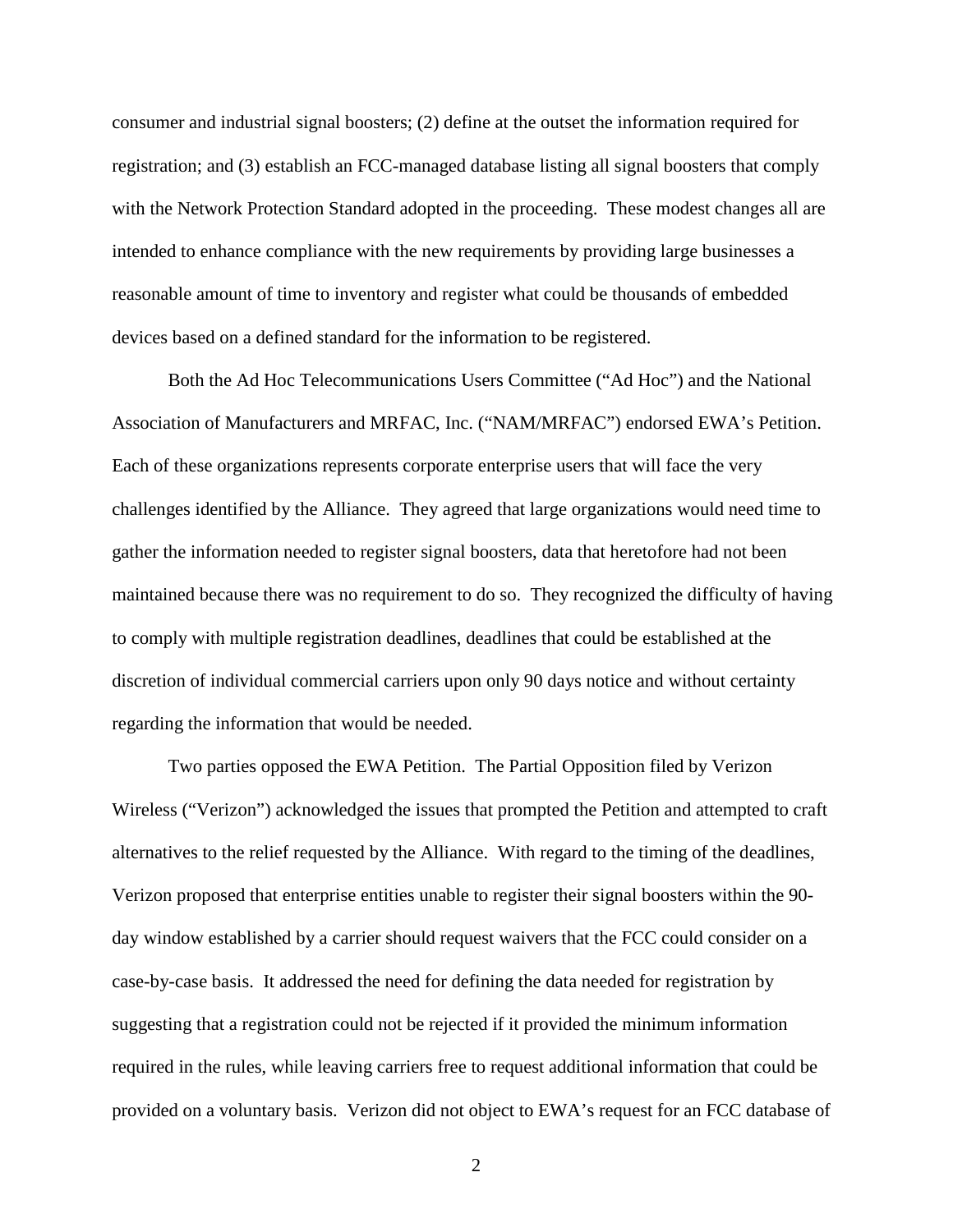approved signal boosters but questioned its utility stating that equipment that meets the new Network Protection Standards will be so labeled.

By contrast, CTIA – The Wireless Association® ("CTIA") unleashed a fusillade of objections, a response wildly disproportionate to the measured relief requested by EWA. Unlike Verizon, it offered no recognition of the practical issues that large enterprise users will face in complying with a regulatory scheme that they support – not oppose. In fact, EWA has not submitted a "proposal to further prolong the interference environment created by unauthorized consumer signal boosters."<sup>[3](#page-2-0)</sup> EWA members are substantial users of commercial wireless networks and are affected by interference on those networks just like all other subscribers. They rely on public safety services that also can be adversely impacted by those rare, but exceedingly problematic, instances when consumer signal boosters cause interference to emergency provider systems. The Alliance agrees that new boosters should be labeled and registered as required by the rules. It also supports registration of already deployed boosters – even those that have never caused interference, which is the vast majority of units in service. The issue is establishing a reasonable path that will allow enterprise users sufficient time to provide carriers with accurate information about those long-embedded devices, an objective EWA would have expected CTIA to support.

Verizon has suggested that the current rules regarding registration deadlines be maintained and that enterprise customers seek waiver relief if they cannot meet the 90-day schedule for any particular carrier.<sup>[4](#page-2-1)</sup> The Alliance appreciates this effort to craft a solution, however waiver requests are not without effort and risk for their proponents and impose a burden on the FCC. Depending on when each carrier starts its 90-day clock, a single enterprise

<span id="page-2-0"></span> $3$  CTIA Opposition at 5.

<span id="page-2-1"></span><sup>&</sup>lt;sup>4</sup> EWA's concerns in this regard are not speculative. Members already have begun the inventory process and have determined that it will require a very substantial, time-consuming effort.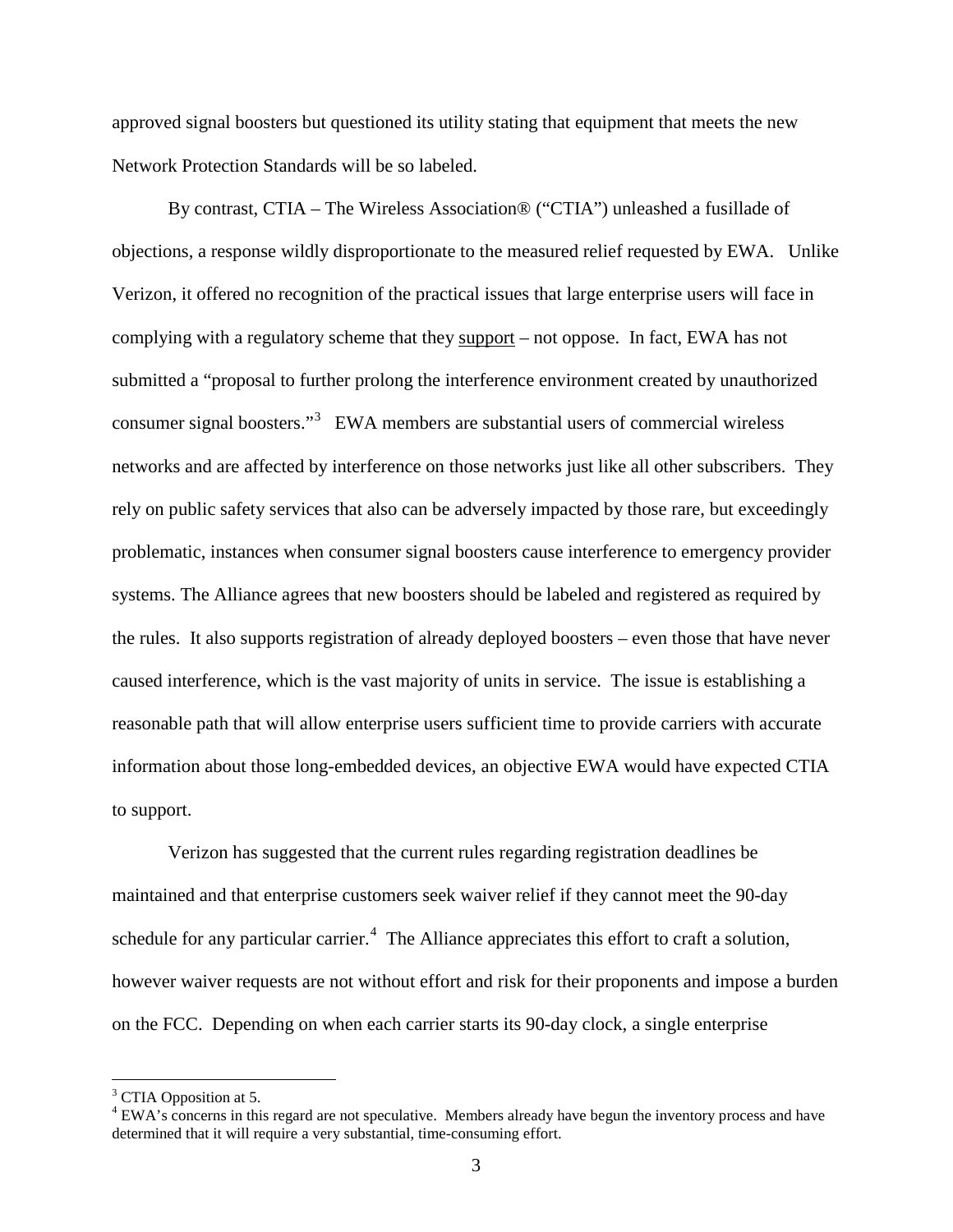company might have to file and the Commission would have to rule on multiple waiver requests.

Rather than establishing an uncertain and burdensome waiver process, the Alliance believes it is preferable to establish a single deadline for registering all already deployed signal boosters, both consumer and industrial. November 1, 2014 is only eight months later than the March 1, 2014 date already adopted by the FCC and only five months later than the 90-day closing of that window.<sup>[5](#page-3-0)</sup> This relatively modest difference will result in a more accurate registration process, which is the primary objective of the proceeding.

With regard to the information that must be registered, EWA agrees with Verizon's suggestion that the minimum information specified in the rules should be the baseline for acceptance of a consumer booster registration, although carriers would be free to seek additional data to be provided voluntarily. Again, the Alliance's concern is not with the information sought for signal boosters deployed after adoption of the Order. Experience may prove that additional data is useful in minimizing interference and EWA's members will provide all reasonably requested registration data. The issue was the need for certainty about the information that needs to be collected when inventorying boosters that already are in operation.

Both Ad Hoc and NAM/MRFAC supported EWA's request that the FCC establish a database of signal boosters that comply with the Network Protection Standard. Once units are labeled, this information will be less important, although still useful. However its more meaningful utility will be to determine whether already deployed equipment meets that standard, since this equipment was purchased and placed into operation prior to the labeling requirement. Vendor claims that particular equipment complies with the standard could be verified easily by

<span id="page-3-0"></span><sup>&</sup>lt;sup>5</sup> CTIA's hyperbolic claim that EWA's proposal "would strip wireless providers of th[e] discretion provided to them…by establishing a November 1, 2014 registration deadline regardless of how early a wireless provider makes its registration process available to customers" is simply incorrect. Wireless carriers would be free to open their registration process whenever they choose. The proposal would simply extend the date at which the registration process for embedded equipment would close.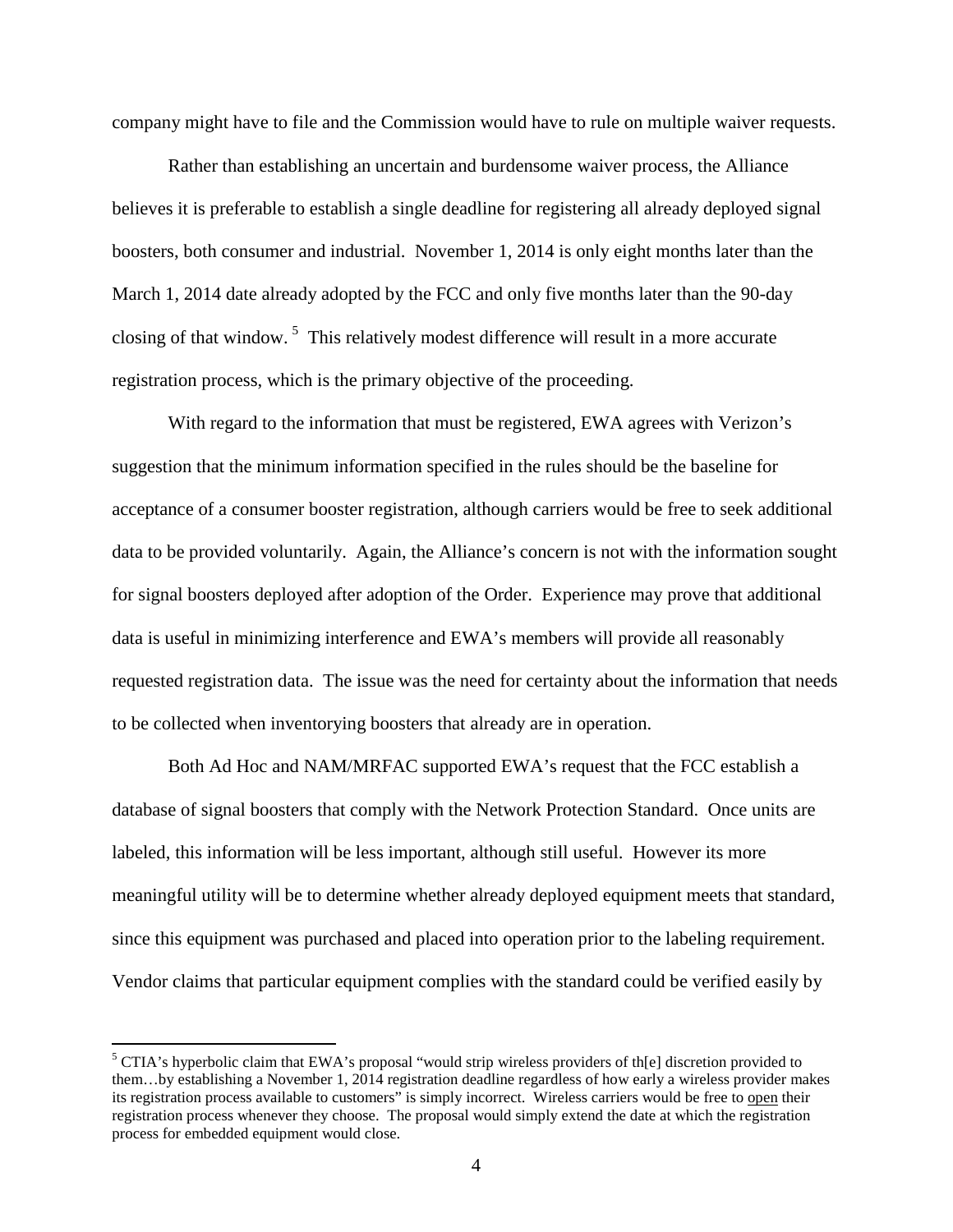accessing such a database.

Finally, CTIA need not concern itself about what it described as EWA's "implication that existing boosters can simply be 'grandfathered' into compliance through the registration process alone."<sup>[6](#page-4-0)</sup> A less overwrought reading of the Petition would have confirmed that the Alliance has a clear understanding of the carrier consent requirement:

As explained in the Order, a number of service providers have committed voluntarily to allow their subscribers to use signal boosters that meet the newly adopted Network Protection Standard. The Order states further that subscribers will not need to secure individual consent from providers that have made such commitments provided that the devices meet that standard.<sup>[7](#page-4-1)</sup>

EWA supports the FCC's actions to address interference caused by improperly designed,

installed, and/or operated signal boosters. It believes that the practical considerations of inventorying and registering the substantial numbers of embedded consumer signal boosters operated by large enterprise companies addressed herein can be accommodated without compromising the objectives of this proceeding.

**ENTERPRISE WIRELESS ALLIANCE**

By:  $\frac{1}{\sqrt{u^2-v^2}}$ 

Mark  $\cancel{\mathbf{Z}}$ . Crosby President/CEO 8484 Westpark Drive, Suite 630 McLean, Virginia 22102 (703) 528-5115

Counsel:

Elizabeth R. Sachs Lukas, Nace, Gutierrez & Sachs, LLP 8300 Greensboro Drive, Ste. 1200 McLean, VA 22102 (703) 584-8678

July 1, 2013

<span id="page-4-0"></span> <sup>6</sup> CTIA Opposition at 7.

<span id="page-4-1"></span> $<sup>7</sup>$  Petition at 7 (cites omitted).</sup>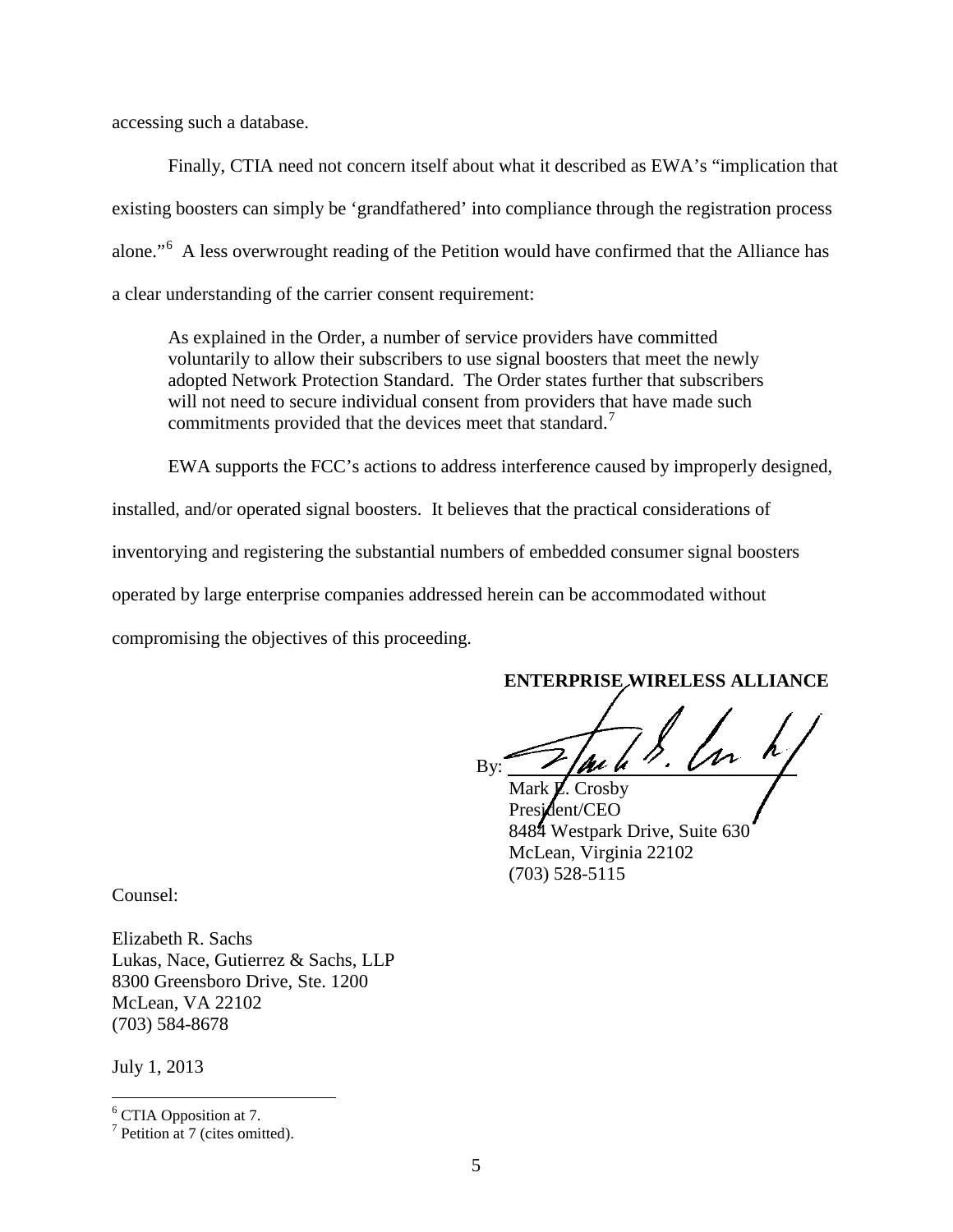## CERTIFICATE OF SERVICE

I, Linda J. Evans, with the law firm of Lukas, Nace Gutierrez and Sachs, LLP, hereby certify that I have, on this  $1<sup>st</sup>$  day of July, 2013 electronically mailed the foregoing Reply to Opposition to Petition for Clarification and/or Reconsideration to the following:

> Brian M. Josef Assistant Vice President, Regulatory Affairs [BJosef@ctia.org](mailto:BJosef@ctia.org) Michael F. Altschul Senior Vice President and General Counsel [MAltschul@ctia.org](mailto:MAltschul@ctia.org) Christopher Guttman-McCabe Vice President, Regulatory Affairs [CGuttman-McCabe@ctia.org](mailto:CGuttman-McCabe@ctia.org) *CTIA – The Wireless Association®*

John T. Scott, III [john.scott@verizonwireless.com](mailto:john.scott@verizonwireless.com) Andre J. Lachance [andy.lachance@verizonwireless.com](mailto:andy.lachance@verizonwireless.com) *Counsel for Verizon Wireless*

Andrew M. Brown Levine, Blaszak, Block and Boothby, LLP [abrown@lb3law.com](mailto:abrown@lb3law.com) *Counsel for the Ad Hoc Telecommunications Users Committee*

Brian Raymond Director, Technology Policy [braymond@nam.org](mailto:braymond@nam.org) *The National Association of Manufacturers*

Thomas J. Fagan President [tjfagan@mrfac.com](mailto:tjfagan@mrfac.com) *MRFAC, Inc.*

William K. Keane Duane, Morris, LLP [KKeane@duanemorris.com](mailto:KKeane@duanemorris.com) *Of Counsel: The National Association of Manufacturers MRFAC, Inc.*

/s/ Linda J. Evans